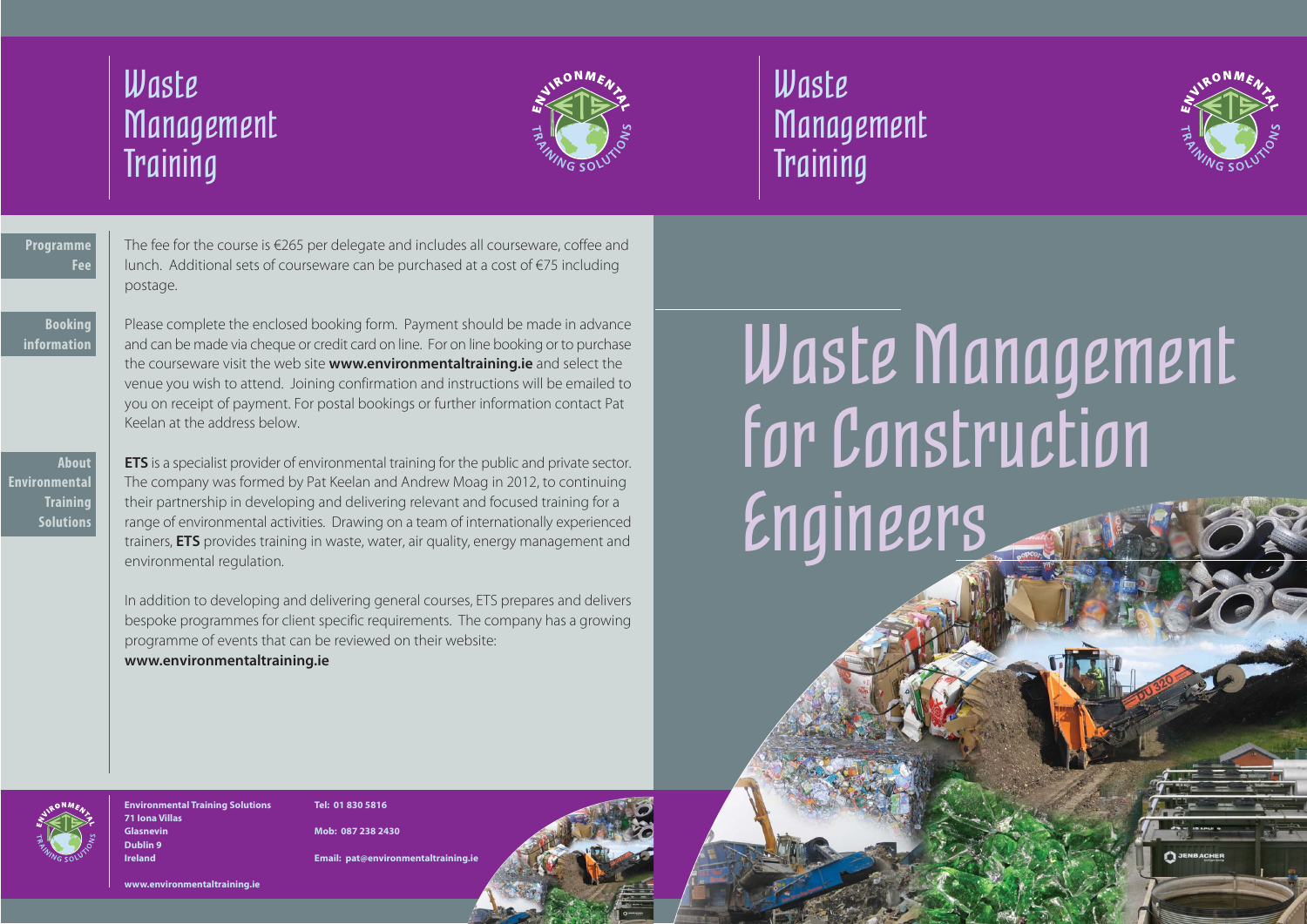# Waste **Management Training**

#### **Introduction**

The construction sector generates almost 35% of all the waste in Europe and in Ireland in 2021 will generate 6.5 million tonnes of waste. Planning waste management in a construction project has become a significant feature of the design and construction activity. It often introduces additional cost through unforeseen waste management requirements caused by contaminated soils and demolition materials. This course provides information on all aspects of waste management in construction projects.

### **Who for**

- This one day programme is aimed at personnel who require an overview of waste issues as they relate to construction projects. The course is aimed at engineers and other construction project managers, architects and planners.
- The course will provide a foundation for effective waste management planning on construction project and provide an overview of the legal requirements for waste management in projects.

#### **Tutor**

Andrew Moag has been successfully delivering waste training and certification programmes on behalf of the EPA and FAS for over 20 years and is widely recognised as an industry expert. He has supported a companies from sub contractor to principal contractor level on a range of construction projects and contaminated land remediation projects throughout Ireland and the UK. He is routinely handling site investigation data, classifying wastes and auditing waste activities on construction projects. He is an experienced environmental risk assessor and project planner. Andrew is one of the leading experts in waste legislation and on key issues such as end of waste and by products.

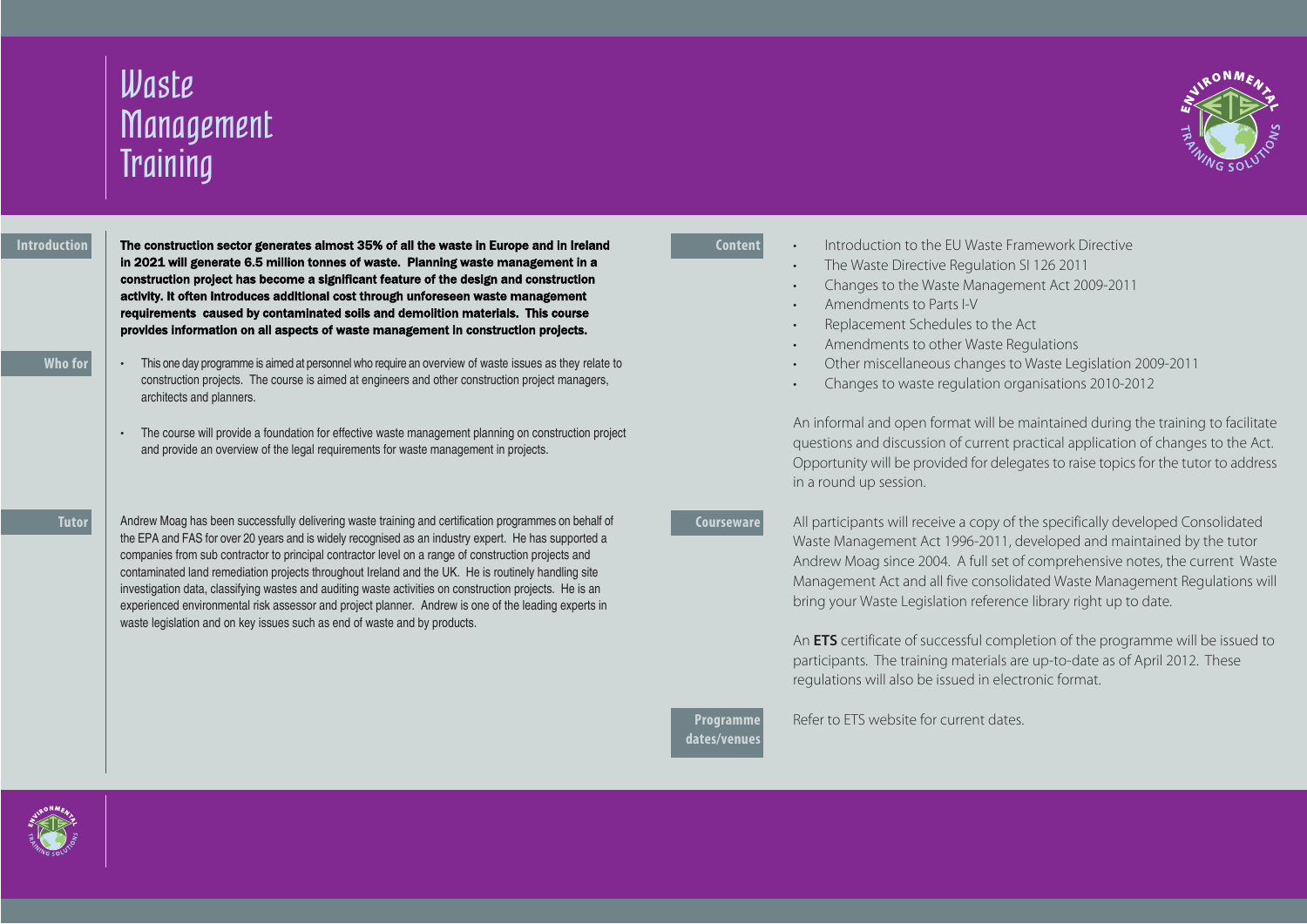

## **Content**

- Overview of waste legislation in Ireland
	- o waste collection permitting,
	- o waste facility authorisation
	- o regulation of waste activities
	- o movement of hazardous waste
	- o use of mobile waste plant
- The definition of waste and the concepts around waste handling
	- o Article 27 By Products and how to prepare registrations for these
	- o Article 28 End of waste and its role in waste on construction projects
- Environmental site investigation techniques and understanding site investigation reports
- Sampling and testing of soils and other wastes
	- o waste classification and use of EWC codes
	- o managing soils on site
	- o dealing with topsoil certification
- Waste Management options for construction sites
	- o on site techniques
	- o off site techniques
	- o project waste management plans for larger schemes
	- Dealing with difficult wastes
		- o Asbestos in soils
		- o Invasive weeds
		- o Hazardous wastes

**Courseware**

A full set of comprehensive notes and guidance documents will be provided for the course. Refreshments and a full 2 course lunch are provided with the course included in the course fee.

An **ETS** certificate of successful completion of the programme will be issued to participants.

## **Programme dates/venues**

Next event 10 November 2021 at Tullamore Court Hotel, Tullamore, Co Ofaly.